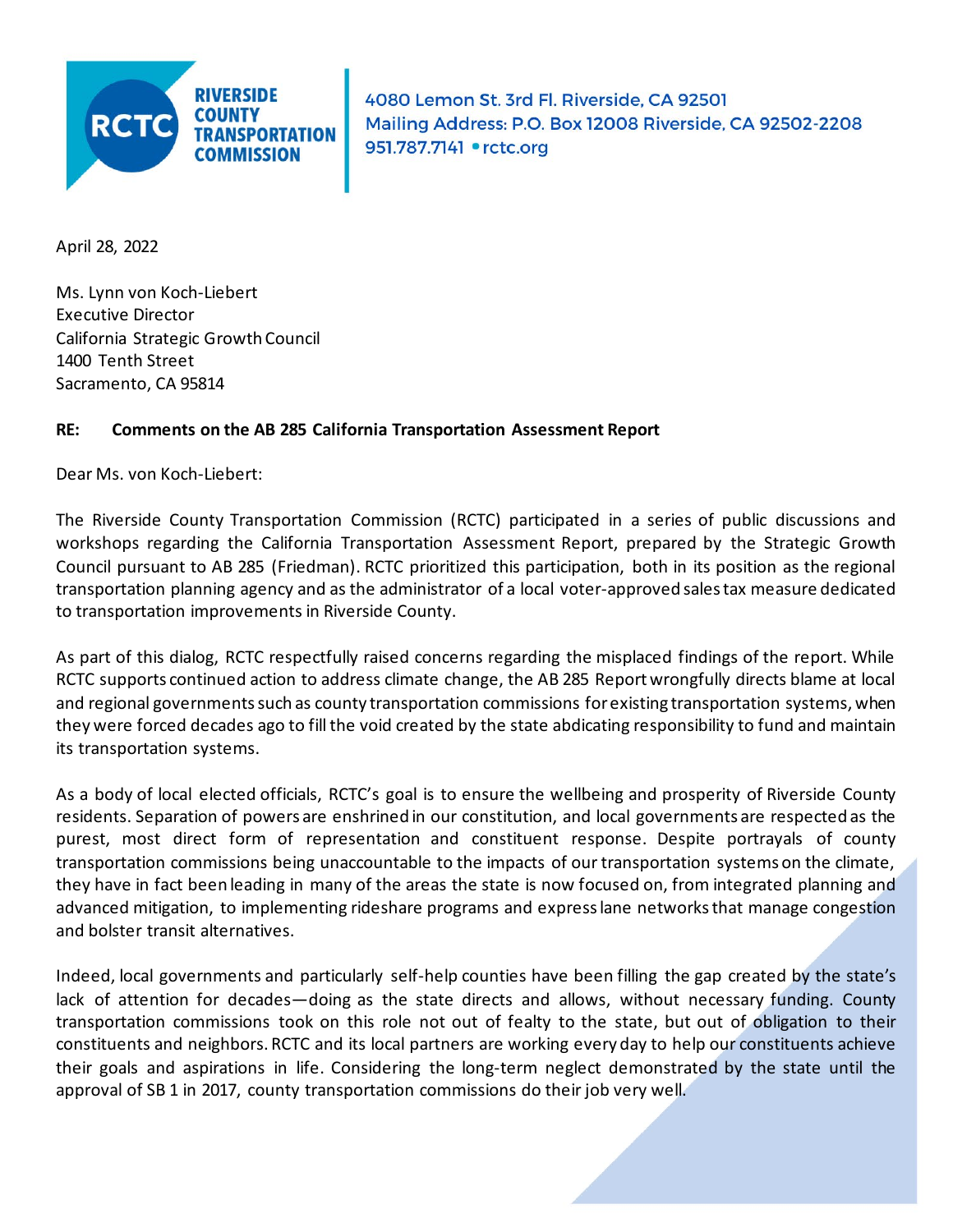Ms. Lynn von Koch-Liebert April 28, 2022 Page 2

The following are RCTC's comments on the Strategic Growth Council's five recommendations offered in the AB 285 Report. The common thread of RCTC's concerns and proposed solutions is the firm belief that the state must either properly fund and manage its transportation systems, or step aside as local and regional governments continue to do the state's work for them.

RCTC is a willing partner and has every interest in working with the state to turn the page toward innovative, sustainable transportation solutions that are accessible, equitable, and inclusive. But these inequities look different from community to community and from region to region. We must work together to avoid the worst impacts of climate change.

If you have questions, please contact Interim External Affairs Director David Knudsen at (951) 787-7141. I look forward to the continued discussion and collaboration.

Sincerely,

Rase E Mayer

Anne Mayer Executive Director

Enclosure: RCTC Comments on the AB 285 California Transportation Assessment Report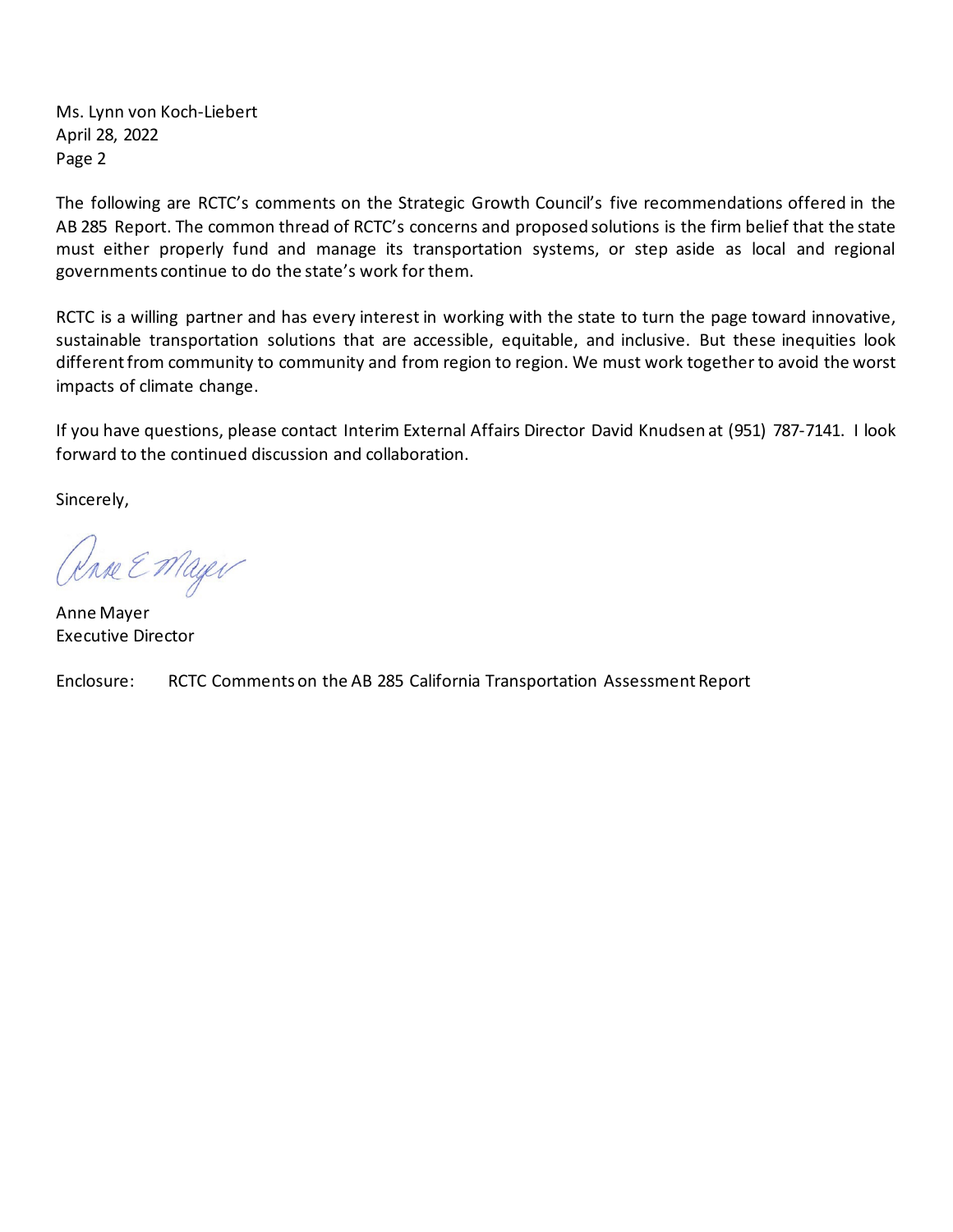## **1. Dramatically Increase State Funding for Multimodal Transit Systems** *before* **Reprogramming Existing Funding Sources**

The recommended realignment of state funding programs such as State Highway Operation and Protection Program (SHOPP) and State Transportation Improvement Program (STIP) fails to recognize the staggering investments the state must make—not just in coastal urban centers, but also in more inland regions—before a comprehensive rewrite of critical funding programs can be considered. To place the cart before the horse would deny under-resourced regions and their disadvantaged communities of a *just transition* to a climate-resilient future because many communities do not have the operational funding, infrastructure, or necessary rights-ofway to immediately transition away from roadway usage.

If it were not for voter-approved transportation plans and local sales tax measures in Riverside County, the limited state resources available to our region would have left people and goods gridlocked. As a result of historically limited state and federal funding, we have areas where transportation infrastructure and transit options are decades behind where we want them to be – even areas with dirt roads and no transit access.

Should already-meager state funding programs be aligned to state goals without any new investments, the state will perpetuate regional inequities across the state. Coastal urban communities would be even more competitive for these funding programs than they are today, and inland regions without the benefit of continued investment and development from the state would be left behind. With the dramatic growth of population and goods movement in our region, we may never catch up without overwhelming state investment.

If the state reverses its decades of disinvestment in transportation solutions, the state may then look to consolidating grant programs as a source of savings for time and funding for state and local agencies alike. While competitive programs are well-intended in the context of scarce funds, they fragment the intended benefit for under-resourced regions. For these reasons, formula funds must continue to be invested in and strengthened.

# **2. Regional Plans are Making Significant Progress, but Require More Time and Funding before Review for Further Updates**

Each year the state directs Metropolitan Planning Organizations (MPOs) to revise and expand their regional planning responsibilities. Not only are MPOs complying, real progress is being made toward carbon reduction through regional collaboration. Since its first adoption in 2012, Southern California Associated Governments' (SCAG) Regional Transportation Plan/Sustainable Communities Strategy (RTP/SCS) has leveraged voterapproved sales tax measures for further investment in transit and active transportation, resulting in over 760 miles of bike lanes added across the six-county SCAG region. Notably, SCAG credits its plans for twice the amount of greenhouse gas reductions as infrastructure investments. Furthermore, SCAG utilizes the RTP/SCS to identify cities and counties with the greatest job and transit access when drafting the Regional Housing Needs Allocation plan, requiring local planning for 836,857 new housing units where they are most needed in a sustainable manner.

The state is searching for the silver bullet, but progress takes time—and money. What the state can do is produce sustainable, achievable, and financially constrained goals, as the AB 285 Report recommends for the California Transportation Plan, and MPOs will continue to do the same, as they have done for over 40 years.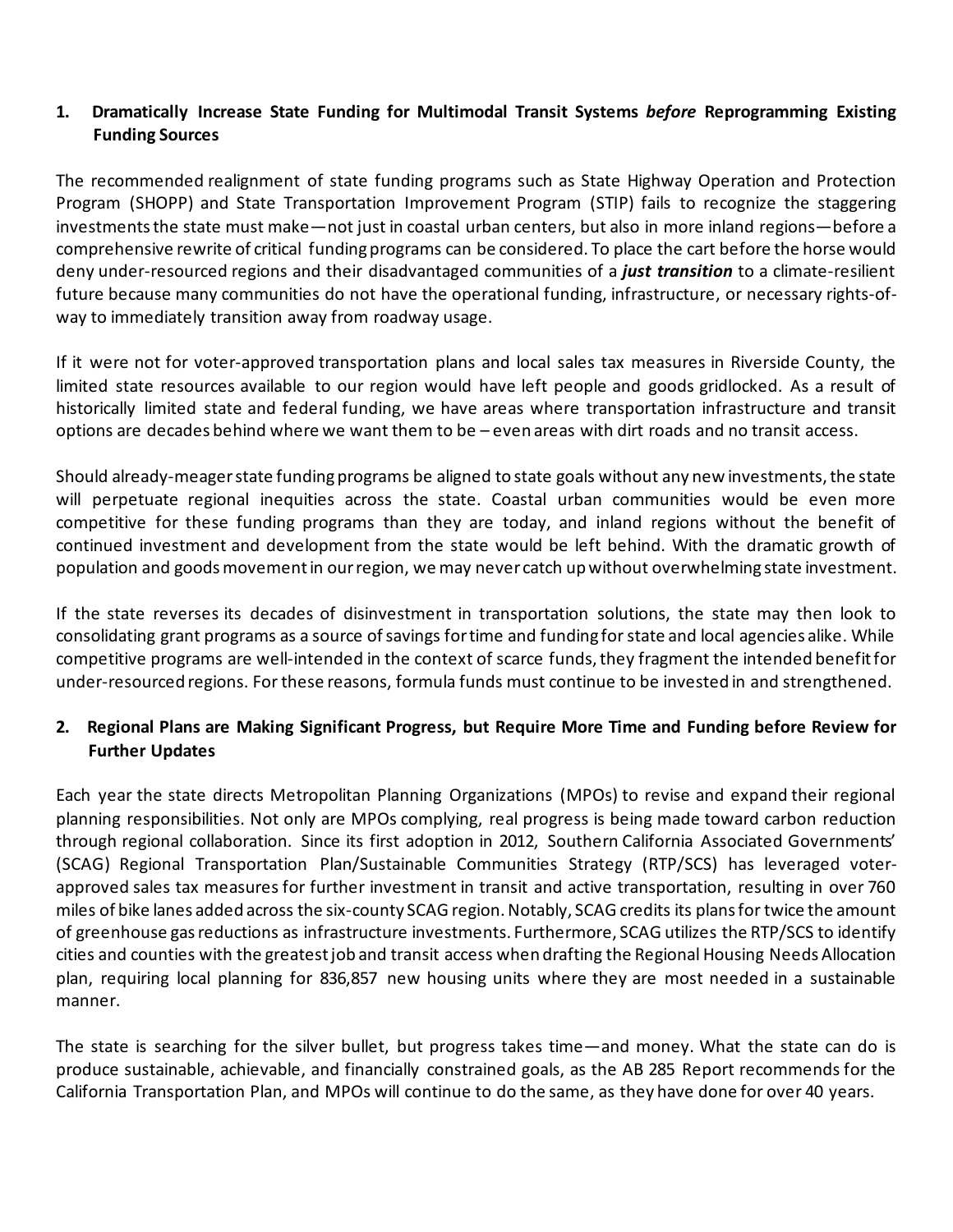### **3. Increase Funding and Cut Red Tape to Shorten the Project Pipeline and Limit Future Misalignment**

Before the state considers deprogramming pipeline projects solely based on how they are categorized in the Federal Transportation Improvement Program, it should consider the significant local investments that have been made in complete streets through these projects from improved walkability to bicycle access.

The state should further consider how this problem arose – from decades of disinvestment from the state, forcing county transportation commissions to fund needed system improvements with voter-approved sales tax measures. While these measures were designed to encompass the immediate and projected mobility needs of the regions they serve, continued decreases in state investment and exponential increases in regulatory and environmental reviews propagated the unsustainable backlog of projects the state now blames county transportation commissions for planning.

The solution would not be to add yet another layer of review from state agencies such as Caltrans, which is notoriously insular in its development of policies and guidelines. State agencies are disconnected from the communities they attempt to serve, and it shows in proposed policies that do not reflect realities on the ground. If state agencies and bodies were as open, transparent, communicative, and collaborative as local and regional governments, then many of the problems the AB 285 Report seeks to address would not exist.

Any perceived misalignment between local projects and state goals may be significantly limited in the future if the state takes action to increase funding and cut red tape. Doing so will restore and preserve the responsiveness of these planned projects to the mobility needs of regions across the state.

### **4. Maintaining State-Owned and -Operated Transportation Systems Should be a Priority in the Assessment of Roles of State Transportation Institutions**

The current state of goods movement is a prime example of the state's abdicated responsibility. Our state and region's freight rail systems are bursting at the seams, but when county transportation commissions turn to operational improvements on highways to streamline goods movement and limit impacts to residents—even managed express lanes that improve mobility choice and support express bus service—the state flags them as "increased capacity and inducing vehicle miles traveled."

For years, the state seemed content with relegating our inland region as the state's distribution center. Forty-two percent of the nation's goods travel through Riverside and San Bernardino counties. This commerce is an economic asset to the state, but a public health and socioeconomic hindrance to our region. Unfortunately, no amount of existing federal, state, and local funding would allow our region to build multimodal systems from the ground up that can relieve residents from goods movement congestion. Riverside County residents are competing with freight haulers to get to their destinations every day, but it should not have to be that way.

If the state took responsibility for the funding and management of freight and goods movement, it would be better positioned to balance climate goals with improved safety and economic growth, and county transportation commissions would at least have more of their already-limited funds to plan projects that expand multimodal options.